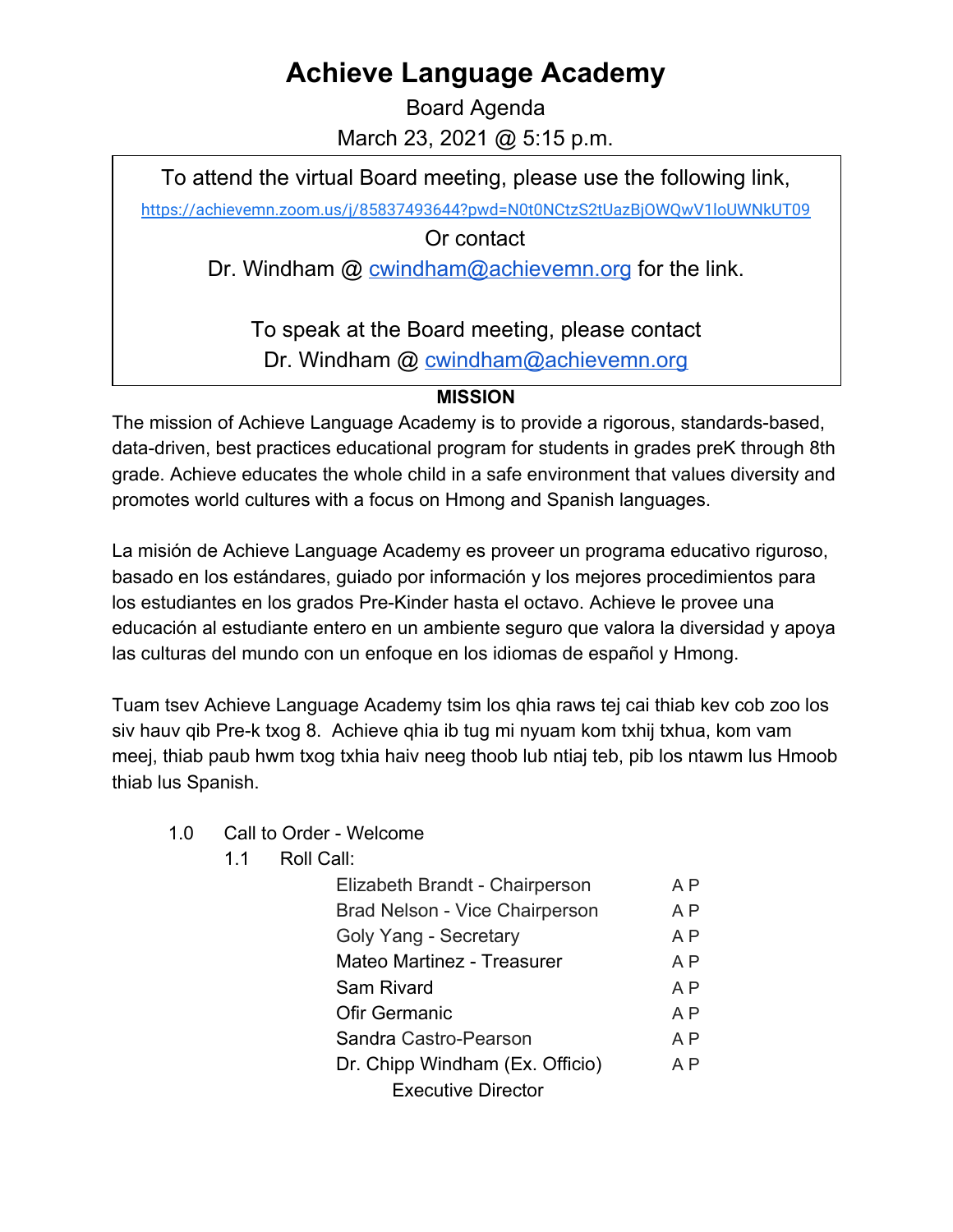Guests:

- 1.2 Approval of the Order of the Agenda\*
	- 1.2.a Motion: To approve the Order of the Agenda M/S/P:
- 1.3 Pledge of Allegiance
- 1.4 Reading of the ALA Mission Statement
- 1.5 Conflict of Interest Disclosure
- 2.0 Information and Communications
	- 2.1 Public Comment
	- 2.2 Authorizer Comment
	- 2.3 Executive Director Report\*
- 3.0 Approval of the Consent Agenda Motion: To approve the Consent Agenda M/S/P:
	- 3.1 February Minutes\*
	- 3.2 Infinite Campus Food Service Agreement\*
	- 3.3 Infinite Campus Agreement (will be updated)\*
	- 3.4 Indigo Agreement for Special Education Services\*
- 4.0 Business
	- 4.1 Governance
		- 4.1.a Strategic Plan Update
		- 4.1.b Achieve Language Academy Building Company Update
		- 4.1.c Summer School
			- Motion: To approve Achieve Language Academy as a Summer School Site. Staffing, dates, hours of operation, and number of days to be determined by Administration. M/S/P:
		- 4.1.d Change in June Board Meeting date to June 15, 2021 -Discussion of Committee dates and possible changes.
		- 4.1.e Board Election Motion: To approve the following timeline for the ALA Spring Board election. April 23, Public Notice May 24-28, Election
			- June 15, Ratification of Results & Seating of New Members